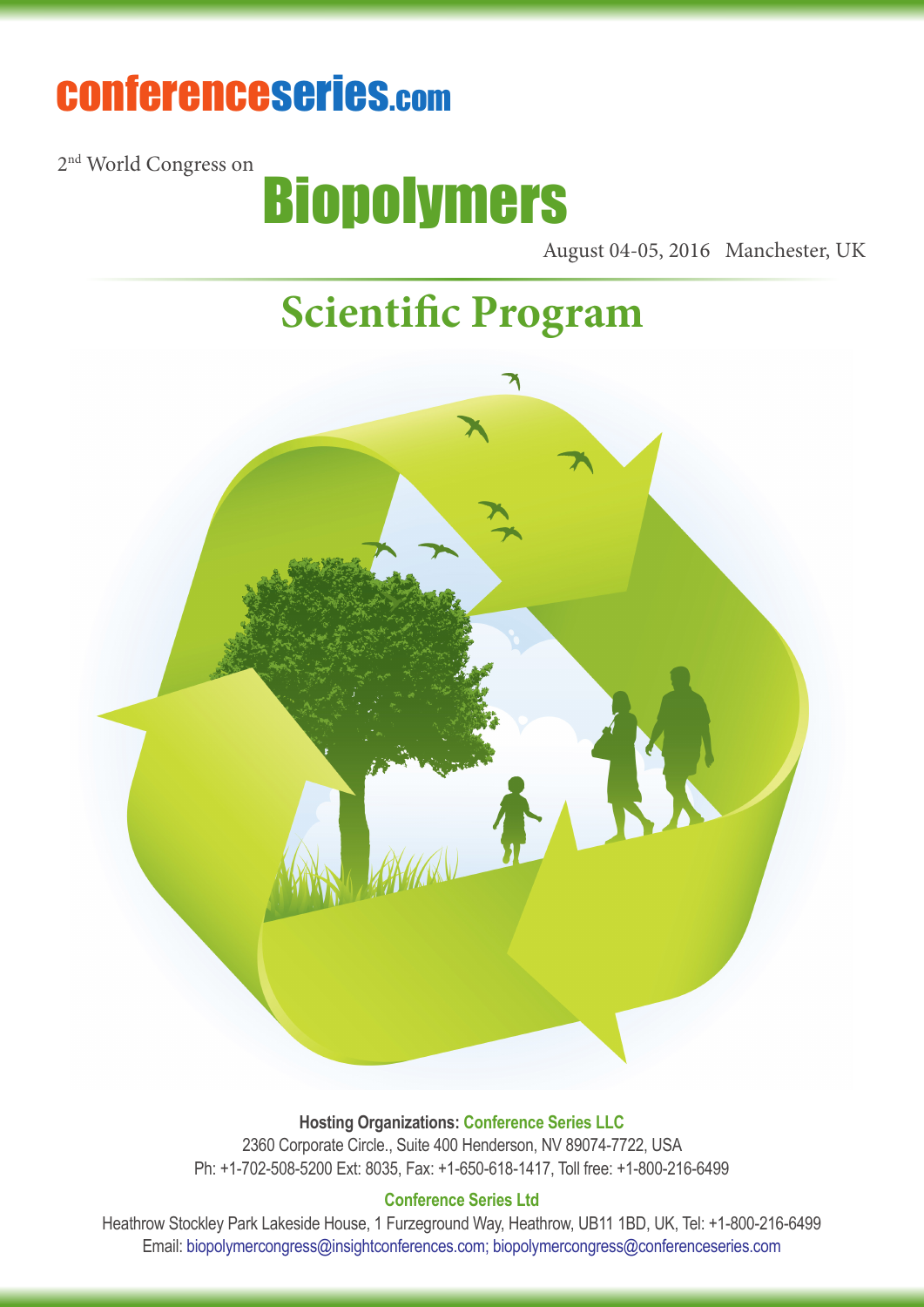## **Rosewood Room**

**Day 1 August 04, 2016**

**08:30-09:30 Registrations**

## conferenceseries.com 09:30-09:55 Opening Ceremony

|                            | <b>Keynote Forum</b>                                                                                                                                                                                                                              |
|----------------------------|---------------------------------------------------------------------------------------------------------------------------------------------------------------------------------------------------------------------------------------------------|
| 09:55-10:00<br>10:00-10:25 | <b>Introduction</b><br>Title: New concept of resorbable biopolymer hybrids for implant applications<br>Xiang Zhang, University of Cambridge, United Kingdom                                                                                       |
| 10:25-10:50                | Title: Novel approaches in hydrogel design from chemically-modified polysaccharides<br><b>Rachel Auzely Velty, University Grenoble Alpes, France</b>                                                                                              |
| $10:50 - 11:15$            | Title: Radiation processed textile sludge for preparing eco-friendly bricks<br>Mubarak Ahmad Khan, Bangladesh Atomic Energy Commission, Bangladesh                                                                                                |
| <b>Sessions:</b>           | Networking and Refreshment Break 11:15-11:30 @ Outside Room                                                                                                                                                                                       |
|                            | Advanced Biopolymers   Natural Polymers   Biopolymers in Biofibers & Microbial Cellulose<br>Session Chair: Maria Cristina Righetti, National Research Council, Italy                                                                              |
|                            | <b>Session Introduction</b>                                                                                                                                                                                                                       |
| 11:30-11:50                | Title: Biosynthesis of block copolymer for poly(3-hydroxyalkanoate)<br>Takahiko NAKAOKI, Ryukoku University, Japan                                                                                                                                |
| 11:50-12:10                | Title: Magnetism in metal-free phthalocyanine and graphite-like nanostructures<br>Armen Kocharian, California State University, USA                                                                                                               |
| 12:10-12:30                | Title: Constrained amorphous interphase and mechanical properties of bio-based polyesters<br>Maria Cristina Righetti, National Research Council, Italy                                                                                            |
| 12:30-12:50                | Title: Effect of additives on properties of bio-based polymers and their blends<br>Patrizia CINELLI, National research Council, Italy                                                                                                             |
|                            | Title: Understanding the microphase morphology of concentrated cellulose solutions from their<br>12:50-13:10 rheological behavior                                                                                                                 |
|                            | Yumei Zhang, College of Material Science and Engineering, China<br>Group Photo @ Rosewood Room                                                                                                                                                    |
|                            | Lunch Break 13:10-14:10 @ Source Grill                                                                                                                                                                                                            |
|                            | Title: Controlled simple green synthesis of smaller sized aqueous quasi-spherical polymer-capped<br>14:10-14:30 silver nanoparticles                                                                                                              |
|                            | Samuel Oluwatobi Oluwafemi, University of Johannesburg, South Africa<br>Title: Preparation and characterization of organic montmorillonite- polyvinylalcohol-co-polyacrylic<br>14:30-14:50 nanocomposite hydrogel for heavy metal uptake in water |
|                            | Ehsan A. H. A. Gomaa, Ain Shams University, Egypt<br>Title: Organic modification and functionalization of biobased aromatics and their use in industrial<br>14:50-15:10 polymer formulations<br>Elena Benedetti, AEP Polymers Srl, Italy          |
| 15:10-15:30                | Title: Dissolution of cellulose in ionic liquids via polyelectrolyte interaction<br>Ye Chen, College of Material Science and Engineering, China                                                                                                   |
| 15:30-15:50                | Title: Fabrication of reduced graphene oxide/chitosan-based conductive hydrogel for biomedical applications<br>Neslihan Alemdar, Marmara University, Turkey                                                                                       |
|                            | Networking and Refreshment Break 15:50-16:05 @ Outside Room                                                                                                                                                                                       |
| 16:05-16:25                | Title: The effect of magnetic field on biophysical properties of different water samples<br>Amani Samy Hegazy, Ain Shams University, Egypt                                                                                                        |
|                            | Title: Immittance responses study of dodecyltrimethylammonium bromide effect on<br>16:25-16:45 2-hydroxyethyl cellulose solid biopolymer electrolytes<br>Mohd Ikmar Nizam Bin Haji Mohamad Isa, Universiti Malaysia Terengganu, Malaysia          |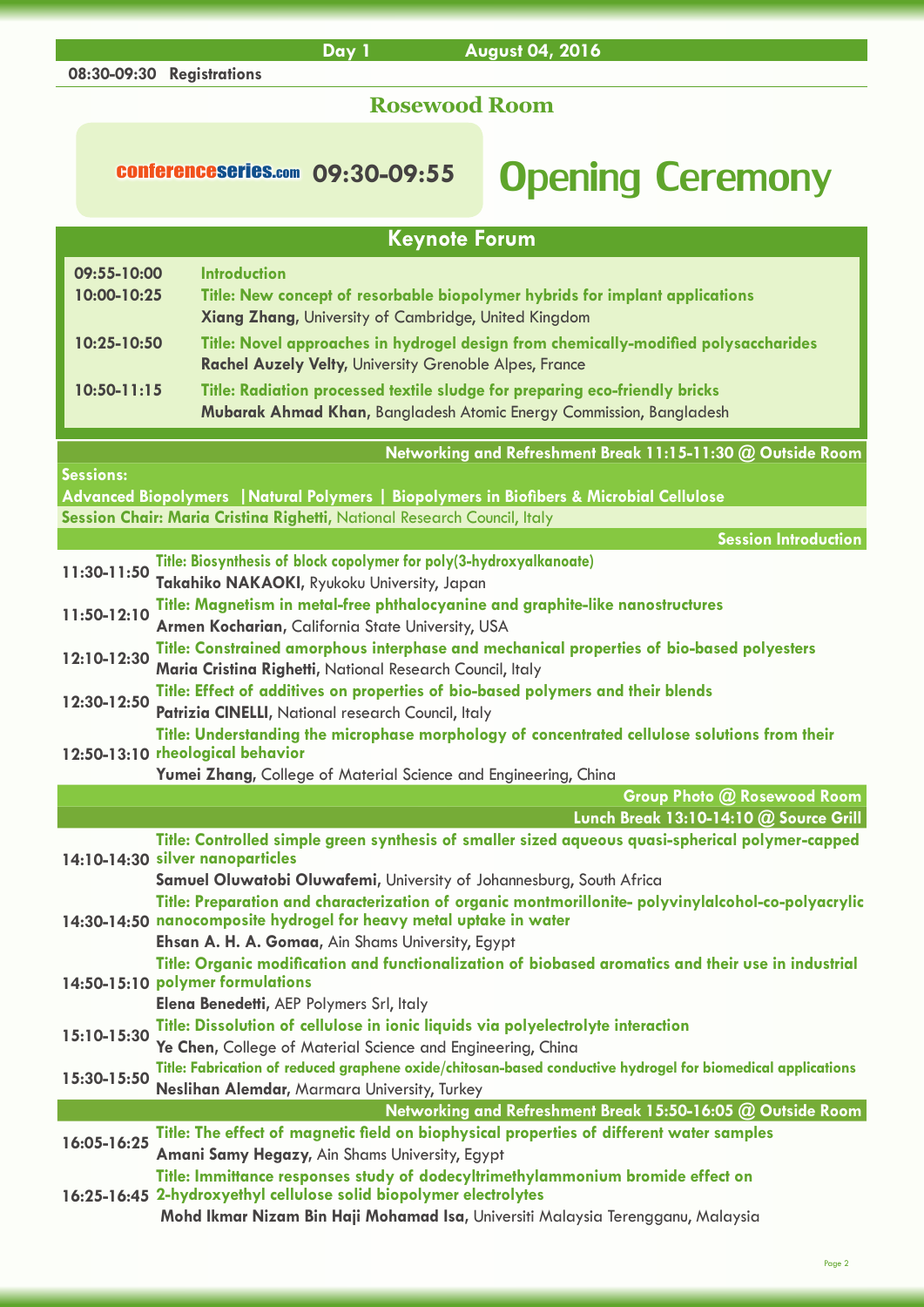| 16:45-17:00              | Title: Lignin phenol formaldehyde resole resin: Synthesis and characteristics                                                                                                              |  |
|--------------------------|--------------------------------------------------------------------------------------------------------------------------------------------------------------------------------------------|--|
|                          | Masoumeh Ghorbani, University of Natural Resources and Life Sciences, Austria<br>Title: Composition dependence of the synergistic effect of nucleating agent and plasticizer in            |  |
|                          | 17:00-17:15 poly(lactic acid)                                                                                                                                                              |  |
|                          | Seyed Mohammad Kazem Fehri, University of Pisa, Italy                                                                                                                                      |  |
| August 05, 2016<br>Day 2 |                                                                                                                                                                                            |  |
|                          | <b>Rosewood Room</b>                                                                                                                                                                       |  |
|                          | <b>Keynote Forum</b>                                                                                                                                                                       |  |
| 09:05-09:30              | Title: Superior thermoplastics prepared entirely from lipids: Synthesis, structure and                                                                                                     |  |
|                          | properties                                                                                                                                                                                 |  |
| 09:30-09:55              | Suresh S. Narine, Trent University, Canada<br>Title: Developing environment-sensitive molecular probes for target binding-activated                                                        |  |
|                          | fluorescence imaging                                                                                                                                                                       |  |
|                          | Yi Pang, The University of Akron, USA                                                                                                                                                      |  |
|                          |                                                                                                                                                                                            |  |
| <b>Sessions:</b>         |                                                                                                                                                                                            |  |
|                          | <b>Biopolymers as Materials   Green Composites in Biopolymers</b><br>Session Chair: Lovely Mathew, Mahatma Gandhi University, India                                                        |  |
|                          | <b>Session Introduction</b>                                                                                                                                                                |  |
| 09:55-10:15              | Title: Study on curing condition of furan resin for matrix of green composites                                                                                                             |  |
|                          | Masatoshi Kubouchi, Tokyo Institute of Technology, Japan                                                                                                                                   |  |
| 10:15-10:35              | Title: Bioactive nanofibrous systems based on natural materials                                                                                                                            |  |
|                          | Elisa Mele, University Loughborough, United kingdom                                                                                                                                        |  |
| 10:35-10:55              | <b>Title: Alcayota films: Effect of crosslinking</b><br>Martin AMasuelli, Stanford University, USA                                                                                         |  |
|                          | Networking and Refreshment Break 10:55-11:10 @ Outside Room                                                                                                                                |  |
|                          | Title: Development and characterization of bio nano cellulose reinforced polyamide                                                                                                         |  |
|                          | 11:10-11:30 nanocomposites prepared by electron spinning method                                                                                                                            |  |
|                          | Lovely Mathew, Mahatma Gandhi University, India<br>Title: The physical principles underpinning the emergence of structure in plants, and their                                             |  |
|                          | 11:30-11:50 application in the development of new biopolymer based materials                                                                                                               |  |
|                          | PhilipTurner, Edinburgh Napier University, United Kingdom                                                                                                                                  |  |
| 11:50-12:10              | Title: Bionanocomposites derived from natural hydrogel matrices: An application for water purification                                                                                     |  |
|                          | Shivani Bhardwaj Mishra, University of South Africa, South Africa                                                                                                                          |  |
| 12:10-12:30              | Title: Maximum utilization of plant resources to produce edible nanocomposite bioplastics<br>Luiz Henrique Capparelli Mattoso, National Nanotechnology Laboratory for Agribusiness, Brazil |  |
|                          | Title: Thermo sensitive gelling film mediated drug rectal delivery in the treatment of colorectal cancer                                                                                   |  |
| 12:30-12:50              | Lulu Wang, Institute of Materia Medica, China                                                                                                                                              |  |
| 12:50-13:10              | Title: Conversion of lipids into biopolymers and conjugates                                                                                                                                |  |
|                          | Aman Ullah, University of Alberta, Canada                                                                                                                                                  |  |
|                          | Lunch Break 13:10-14:10 @ Source Grill<br>Poster Presentations 14:10-15:00 @ Outside Room                                                                                                  |  |
|                          | Conformational transitions of uracil transporter-uraa from escherichia coli: A molecular simulation study                                                                                  |  |
| WCBP-01                  | Xi Zhao, Jilin University, China                                                                                                                                                           |  |
| <b>WCBP-02</b>           | Title: Development and in vivo evaluation of a Copper IUD coated with a biodegradable polymer                                                                                              |  |
|                          | Abi Santhosh Aprem, HLL Lifecare Ltd, India                                                                                                                                                |  |
| WCBP-03                  | Title: Furfuryl low-molecular-weight chitosan derivative as anti-adhesion after tendon<br>regeneration surgery                                                                             |  |
|                          | Tae-II Son, Chung-Ang University, Republic of Korea                                                                                                                                        |  |
| WCBP-04                  | Title: Isolation and characterisation of pha-producing bacteria from the environment.                                                                                                      |  |
|                          | Aisha Alwuhaib, University of Portsmouth, UK                                                                                                                                               |  |
|                          | Title: Investigations of takeout proteins' ligand binding and release mechanism using molecular                                                                                            |  |
| WCBP-05                  | dynamics simulation<br>Xu-ri Huang, Jilin University, China                                                                                                                                |  |
|                          | Title: Biopolymer chitosan/montmorillonite/nano $\gamma$ -Al <sub>2</sub> O <sub>3</sub> nanocomposites: Preparation and                                                                   |  |
| <b>WCBP-06</b>           | characterization                                                                                                                                                                           |  |
|                          | Nahid Shajari, Islamic Azad University, Iran<br>Page 3                                                                                                                                     |  |